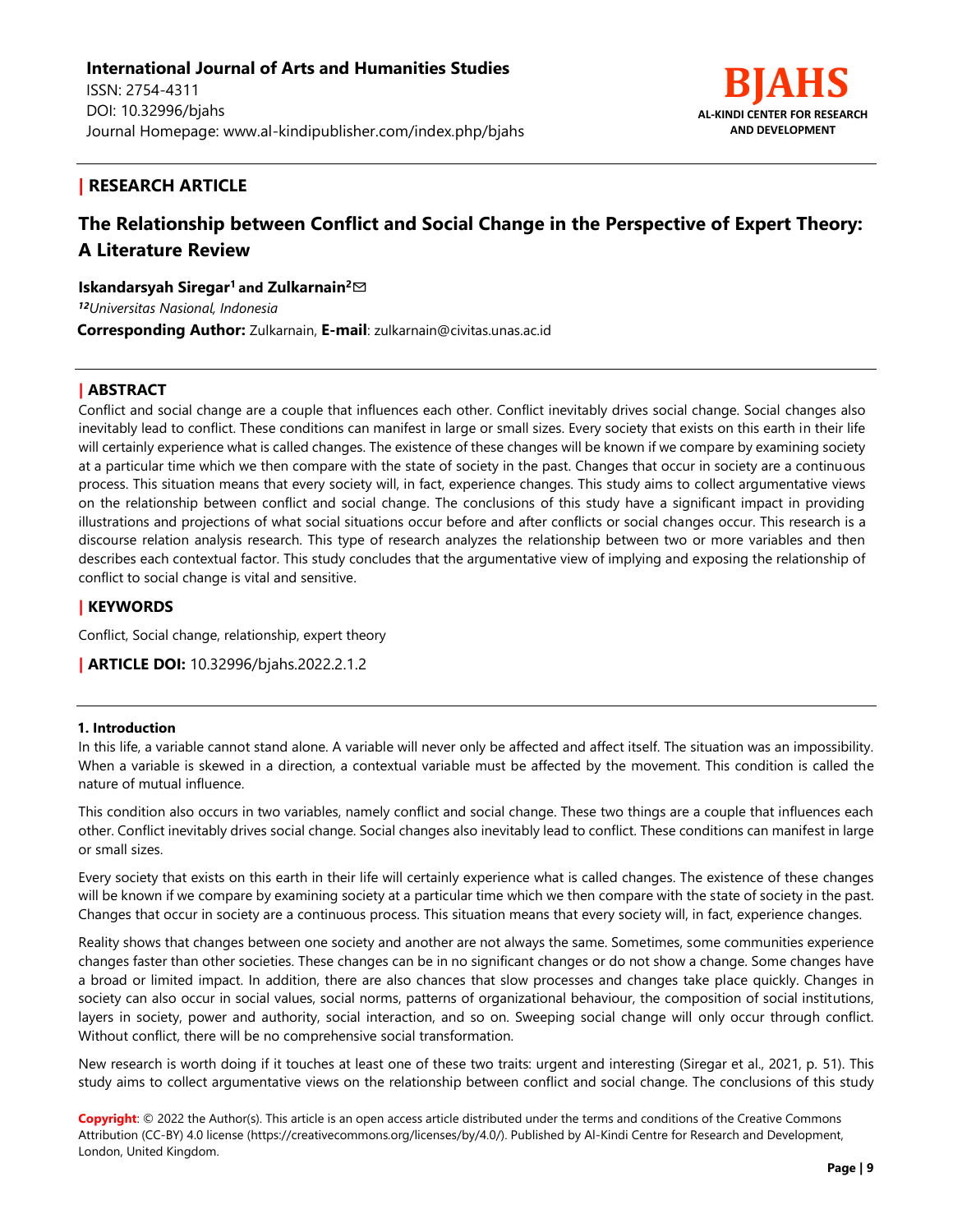have a significant impact in providing illustrations and projections of what social situations occur before and after conflicts or social changes occur.

#### **2. Literature Reviews**

Conflict is a difference or conflict between individuals or social groups that occurs because of differences in interests and efforts to fulfil goals by opposing the opposing party accompanied by threats or violence (Soerjono Soekanto, 2006, p. 91). The definition of conflict, according to some experts, are:

According to Webster, the term conflict in Latin means a fight, war, or struggle, namely in the form of a physical confrontation between several parties (Pruit and Rubin, 2009, p. 9).

In the Big Indonesian Dictionary compiled by Poerwadarminta, conflict means conflict or strife. The contradiction itself appears in the form of an ideological or physical conflict between two opposing parties (in Novri Susan, 2009, p. 4).

Pruitt and Rubin define conflict as a perception regarding the perceived divergence of interest or a belief that the aspirations of the conflicting parties cannot find common ground (Pruitt and Rubin, 2009, p. 9). The interest in question is how people feel about what they want, where these feelings tend to be central in people's thoughts and actions that form the core of many of their attitudes, goals, and intentions.

Social change can be thought of as changes within or including social systems. More precisely, the difference between the states of a particular system over different periods. (Sztompka, 2008, p. 3). According to Kingsley Davis, social change is part of cultural change. Cultural change includes all its parts: art, science, technology, philosophy, and so on, even changes in the form and rules of social organization (Soerjono, 2007, p. 266). According to Mac Iver (Nanang, 2012, p. 4), social change is a change that occurs in social relationships or as a change to balance. According to the Big Indonesian Dictionary, change is different from the previous condition.

The word change is often associated with social and cultural. Social change occurs because of the processes experienced in social life, namely changes in social systems and structures. Social change can be about social values, patterns of organizational behaviour, the composition of social institutions, layers in society, power and authority, social interaction, Etc. Social changes that occur in society are planned, unplanned, fast, and slow changes. Diversity of norms and values allows new generations to choose various patterns of life or recombine with cultural elements with new patterns that are deemed appropriate. Based on the opinion of several experts, social change can be known by looking at the different conditions in different periods. Social change in one society with another is not the same because social change does not always occur in all spheres of social structure in society. Sometimes social change only occurs in several spheres of social structure in society. This condition dramatically affects the size of the change. That happened in that place.

In Soerjono (1982), the forms of social change can be divided into several forms, namely as follows:

A. Change as progress

Change as progress is a change that gives and brings progress to society. Changes in the conditions of traditional societies are greatly affected by science and technology, as well as a superficial level of education to become an advanced society with various technological advances and an increase in inadequate education levels. This condition is a change towards progress.

B. Change as a regression.

Changes that occur in society do not always lead to direction of progress. There are times when the changes in society have a negative impact that leads to a decline called regress or change as a setback.

C. Rapid change

Revolution has a difference with the form of social change another. The differences are: revolution causes a change in the broadest range; touching all levels and dimensions of society: economy, politics, the culture of social organization, everyday life, and human personality; in all these fields, the changes are radical, fundamental, touching the core of social structures and functions; changes are happening very fast. (Sztompka: 1994 in Nanang).

D. Slow Change

Evolution is a change that takes a long time and the succession of minor changes that follow each other with slow (Soerjono, 1982).

E. Minor changes

Small changes occur in elements of the social structure that do not directly impact society (Nanang, 2012).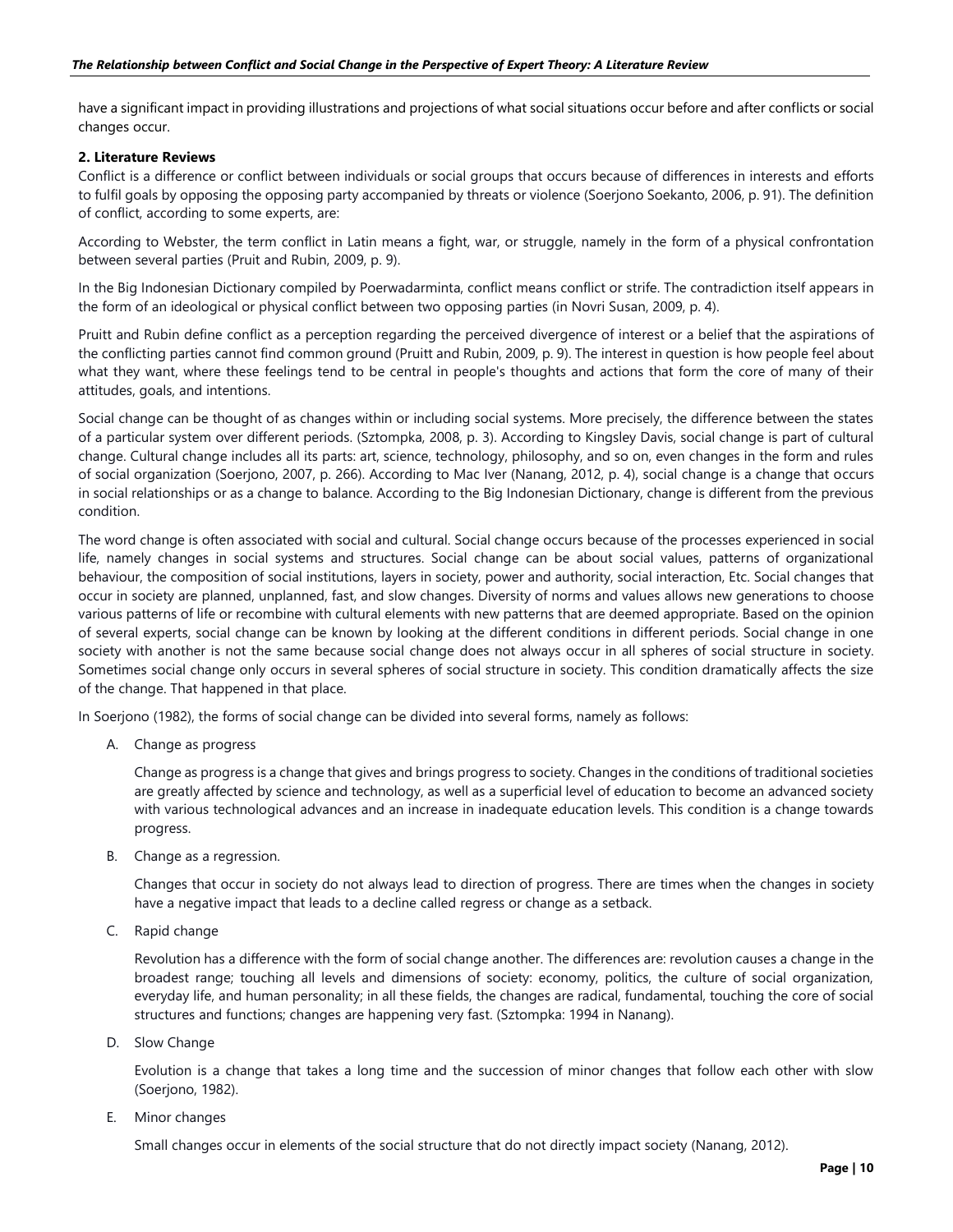#### F. Big change

*Significant changes* bring considerable influence on society (Nanang, 2012).

G. Desired changes

Desired (planned) changes are planned by the parties who want to make changes, called agents of change (Nanang, 2012). *Desired social change* is a change that is desired by the community itself to change existing conditions into new forms and situations that are different from the previous situation.

H. Unwanted changes

Unwanted changes are changes that occur unplanned, take place outside the reach or control of the community, and can cause unwanted social consequences (Soerjono, 1982, p. 273).

Literature analysis is an effective and efficient strategy in finding conclusions about a problem. This analysis is essential as a context review because the literature provides context and meaning in the writing that is being done, and through this literature review, the researcher can also state explicitly. The reader knows why someone wants to research a problem that must be investigated. In terms of the subject to be studied and any environment in terms of the relationship between the research and other relevant research. (Afifuddin, 2012).

#### **3. Research Methods**

This research is a discourse relation analysis research. This type of research analyzes the relationship between two or more variables and then describes each contextual factor. Perception, sharp analysis, and sharp argumentation are mandatory elements present in this type of research. The step of describing each variable is the first step in this research. However, this study uses only important and necessary elements and factors as data.

#### **4. Results and Discussions**

Rogers and Shoemaker (in Hanafi 1986, p. 16-17) define social change as a process where there is a change in the structure and function of a social system. The national revolution, establishing a village development institution, and adopting the family planning method by a family are examples of social change. Changes, both in function and in social structure, occur due to various individual statuses and orderly group statuses. The functioning of the status is a set of roles or natural behaviour of a person in a certain status. Status and roles influence each other. *Social changes* occur in social institutions in a society that affect the social system, including values, social attitudes, and behaviour patterns among groups in society (Soemardjan, 1974, p. 23).

William F. Ogburn argued that the scope of social changes includes elements of culture, both material and immaterial, emphasizing the significant influence of elements of material culture on immaterial elements. Kingsley Davis defines social change as changes that occur in the structure and function of society. MacIver says that social changes are changes in social relationships or the equilibrium of social relations. JL. Gillin and JP. Gillin says social changes are a variation of accepted ways of life, either because of changes in geographical conditions, material culture, population composition, ideology, or diffusion or discoveries in society. Samuel Koenig said that social change refers to the modifications that occur in the patterns of human life.

It can be concluded that the notion of social change is the changes that occur in a society that include changes in the structural aspects of a society, or due to changes in environmental factors, due to changes in population composition, geographical conditions, and systems of social relations.

Let us talk about conflict. Conflict is the basis of life. This point is an expression to describe the phenomenon of conflict as a basic fact in life. Humans everywhere will always face the possibility of conflict. Conflict is another color of life that cannot be erased throughout human civilization on earth. Darwinism even has long seen the phenomenon of conflict in ordinary life as a struggle and survival of the fittest (Veeger, 1993, p. 210). This principle means that there is always a struggle for survival in human life, which causes conflict.

Conflict applies in all aspects of social relations, which are relations between individuals, relationships between individuals and groups, or between groups and groups (Garna, 1996, p. 65). However, only objective and conflicting structural relations are the focus of attention in the sociological analysis of conflict. Meanwhile, subjective feelings such as anger, hatred, antipathy, desire for revenge, Etc are not objective and structural conflicting relations, so they are not a concern of conflict theory analysis. For example, people can be friends with one another, even though objective things separate them. On the other hand, people are also hostile to each other, even though no objective basis separates them (Veeger, 1993, p. 212).

Conflict is part of the social dynamics that are common in every social interaction in the daily social order of society. Conflict can act as a trigger for the process towards creating social balance. Even if the conflict can be adequately managed, it can also be glue in people's lives. Conflict in society can bring good conditions because it encourages community change and bad conditions if it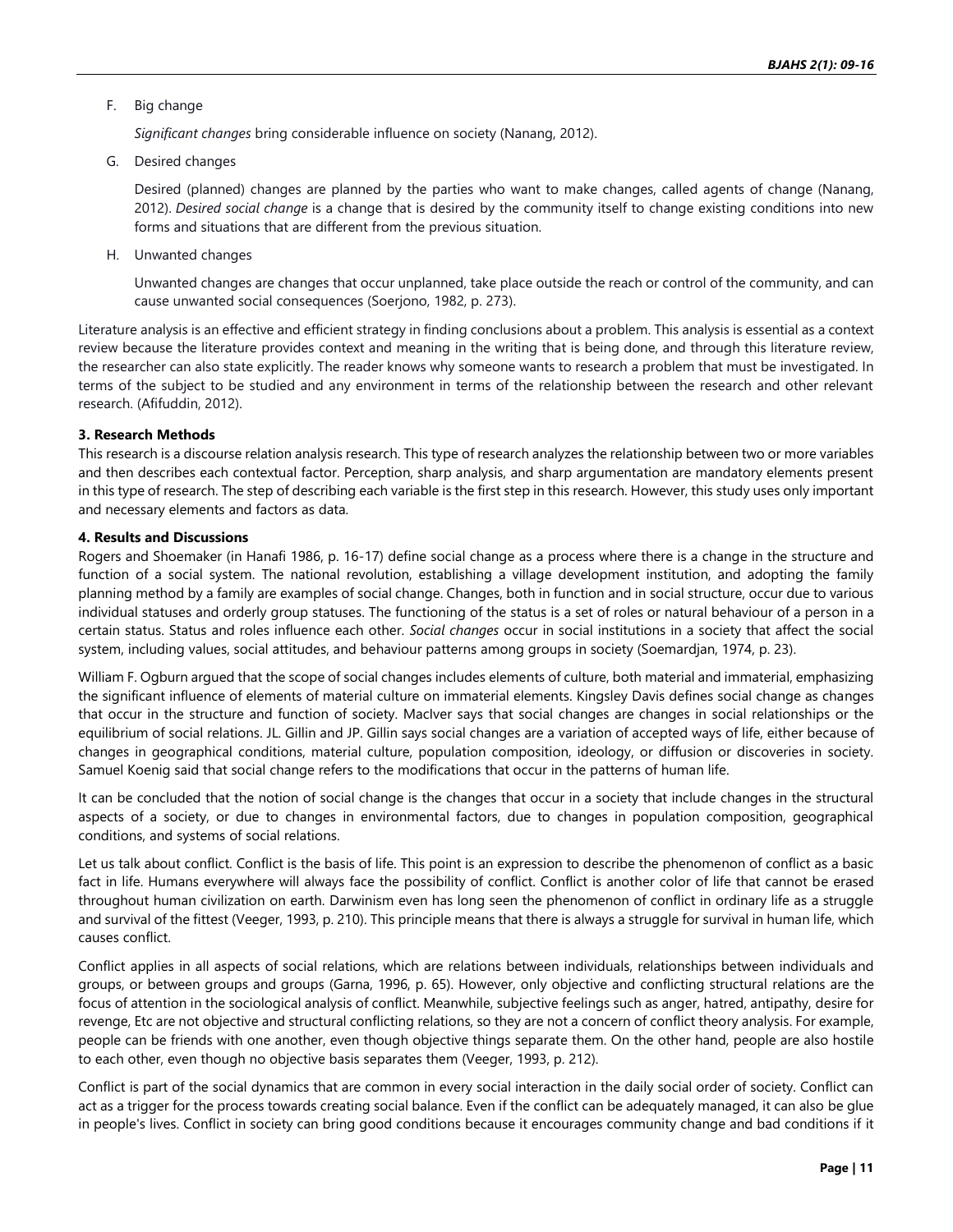continues without finding solutions that are considered beneficial for all parties. Therefore, the cause of the conflict must be sought and overcome (Garna, 1996, p. 66).

Conflict theory views that social change does not occur through adjusting values that bring about change but occurs as a result of conflicts that result in compromises that are different from the original conditions. This theory is based on the ownership of production as the main element of class separation in society.

Conflict theory emerged as a reaction to the emergence of functional, structural theory. The most influential thought or the basis of this conflict theory is the thought of Karl Marx. In the 1950s and 1960s, conflict theory began to spread. Conflict theory provides an alternative to structural-functional theory.

Marx put forward a basic conception of class society and its struggle at that time. Marx did not define class at length, but he showed that the society in 19th century Europe in which he lived consisted of the capitalist class (bourgeoisie) and the poor working class as the proletariat. These two classes are in a hierarchical social structure. The bourgeoisie exploits the proletariat in the production process. This exploitation will continue as long as false consciousness exists within the proletariat, namely in the sense of surrender, accepting the situation as it is and is maintained. The tension between the proletariat and the bourgeoisie led to the great social movement, namely the revolution. This tension occurs when the proletariat is aware of the exploitation of the bourgeoisie against them.

There are several basic assumptions of conflict theory, namely:

- A. Conflict theory is the antithesis of structural-functional theory, where the functional structural theory emphasizes order in society. Conflict theory looks at dissension and conflict in social systems.
- B. Conflict theory sees that society will not always be order. The proof is that there must have been conflicts or tensions in any society.
- C. Conflict theory sees the existence of domination, coercion, and power in society.
- D. Conflict theory talks about different authorities. These different authorities result in superordination and subordination. The difference between superordination and subordination can lead to conflicts due to differences in interests.
- E. Conflict theory says that conflict is necessary for social change. While structural-functional says that social change in society always occurs at the equilibrium point, conflict theory sees social change as caused by conflicts of interest. Nevertheless, the community could reach a mutual agreement at a certain point. In a conflict, negotiations are always carried out to create a consensus.

Furthermore, according to conflict theory, society is united by "coercion." The regularity in society is actually due to coercion (coercion). Therefore, conflict theory is closely related to domination, coercion, and power. The central concepts of conflict theory are authority and position.

Conflict is also related to social stratification and resource dynamics. Collins explains the emergence of conflict due to social stratification and resource dynamics. However, Collins emphasizes conflict patterned by the stratification structure with the intensity of domination, with resources that encourage groups to organize and mobilize. Conflict seen from social stratification is an operation through the structure and intensity of domination, with resources that encourage groups to organize and mobilize with resource control.

Conflict is also related to organizations that are used as conflict arenas. According to Collins, conflicts that occur in both political and work organizations are more emphasized on maneuvers to damage corporate bonds than damage in a physical sense. In conflict theory, Collins shows that conflicts affect social solidarity, social ideals, moral sentiments, and altruism because the distribution of material and organizational conditions produces ideas and feelings that can dominate hierarchies or groups. Conflict also gives birth to subsequent conflicts. Potential conflicts are turned on by groups that have some sense of moral consciousness. In conflict theory, Collins also divides the typology of conflict into 2, namely the form of conflict that tends to continue for a more extended period than severe conflict. The following form is a relatively mild conflict that tends to reduce the greatness of bureaucratization. In a severe conflict, more emphasis is placed on emotional resources in the short term while it requires more material resource factors in the long term.

Structural functionalism assumes that social dysfunction, tension, and deviation result in societal changes in the form of increasingly complex social differentiation. This variable occurs due to the influence of external (external) factors. According to David Lockwood (in Nasikun, 1992: 14), this kind of assumption ignores the following facts:

- A. Every social structure contains internal conflicts and contradictions, which become a source of social change.
- B. The reaction of the social system to changes that come from outside (extra systemic change) is not always an adjustment.
- C. A social system can also experience social conflict in an academic circle for a long time.
- D. Social change does not always occur gradually through gentle adjustments but can also occur revolutionary.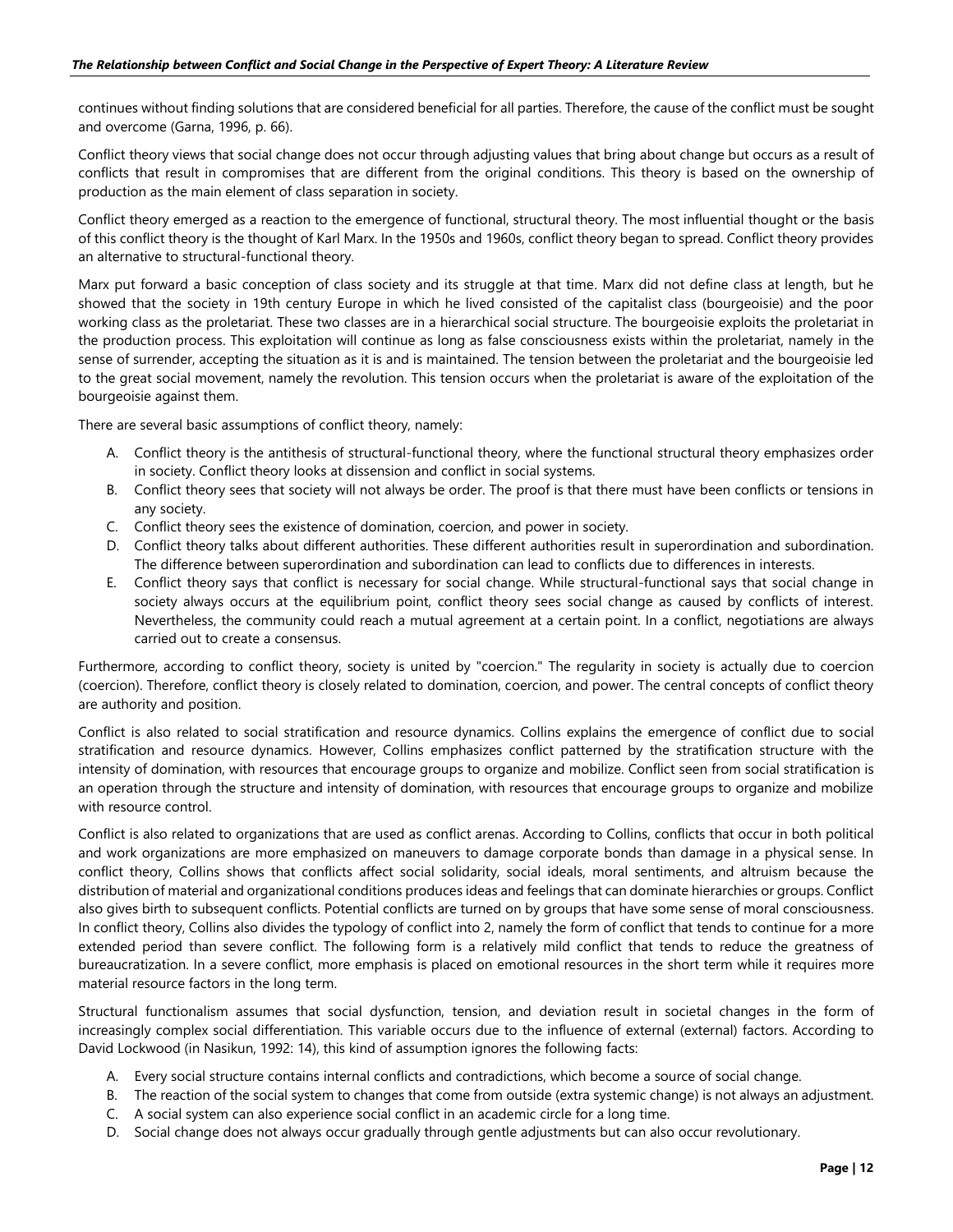Because it ignores this fact, the structural functionalism approach is considered reactionary and less able to analyze the problem of social change. This approach is also considered to ignore internal conflicts and contradictions as a source of social change and pay less attention to the fact that a social system is not always able to adapt to changes that come from outside.

Social systems can often adapt to external changes without experiencing social disintegration, but on the other hand, a social system can also resist external changes either by maintaining the status quo or by making reactionary changes. This situation can cause certain parts or elements of the social system to become dysfunctional due to the emergence of social tensions. If external factors are strong enough to influence that part without adjustments from other elements, dysfunction and tension will develop into revolutionary social changes.

What adherents of structural functionalism have not paid attention to, as described above, has become the focus of attention of conflict theorists in analyzing social change that originates from within the social system itself.

According to Ralf Dahrendorf, the main character of conflict theory from the Non-Marxist Structuralist circles, different from structural functionalism, the view of conflict theory stems from the following basic assumptions (in Nasikun, 1992, p. 16-17; see also Veeger, 1993, p. 213-214; and Johnson, 1990, p. 194):

- A. Every society is always in the process of change that never ends. In other words, social change is a symptom inherent in every society.
- B. Every society contains conflict within itself, or in other words, conflict is a symptom inherent in every society.
- C. Every element in a society contributes to disintegration and social change.
- D. Every society is integrated on control or domination by several people over many others.

Coser divides the conflict into two, namely:

- A. Realistic Conflict stems from disillusionment with particular demands in the relationship and the participants' estimates of possible benefits aimed at objects perceived as disappointing. For example, employees who go on strike so that their demands for increased wages or salaries are increased.
- B. Non-Realistic Conflict, a conflict that does not stem from the goals of antagonistic rivals but from the need to defuse tension, at least from one of the parties. Coser explained that in an illiterate society, revenge usually takes place through occult sciences such as teluh, witchcraft, and others, just as developed societies do scapegoats as a substitute for their inability to fight against groups that should be their opponents.

According to Coser, there is a possibility that someone is involved in realistic conflict without hostility or aggression. For example, two lawyers who were still students were close friends. Then after graduating and becoming lawyers, they were faced with a problem that required them to face each other at the court. Each aggressively and meticulously protects his client's interests, but after leaving the trial, they forget their differences and head to a restaurant to talk about the past.

However, if a conflict develops in intimate relationships, the separation (between realistic and non-realistic conflict) will be more challenging to maintain. Coser states that the closer a relationship is, the greater the affection embedded, the greater the tendency to suppress rather than express hostility. While in secondary relationships, such as with business partners, hostility can be expressed relatively freely. This condition is not always the case in primary relationships where the participants' total involvement makes expressing such feelings a danger to the relationship. If the conflict goes beyond the limits, causing an explosion that jeopardizes the relationship. Conflicts between husband and wife and conflicts between lovers are an example.

According to Coser (in Garna, 1992, p. 66; see also Veeger, 1993, p. 212), if there is no conflict within the group, it means that the group's integration with society is weak. In large or small structures, in-group conflict indicates a healthy relationship. Coser strongly opposes sociologists who always see conflict only in a negative light. Differences are specific events that can strengthen social structures.

A social change is always manifested in chaos in social life, but not all of these changes' manifest major social chaos. Most of the time, there is chaos in the tiny spheres of social life, which usually starts in family life. Social chaos can result in social conflicts, but a social conflict cannot last forever, so at one time, peace is realized, and a new social order becomes in the social life of the community concerned. Efforts to overcome conflict usually also come from within the community itself, namely several community members aware of the disadvantages of conflict, but it can also be due to the presence of forces outside the community (Ranjabar, 2015, p. 11).

Conflict is part of the social dynamics that are common in every social interaction in the daily social order of society. Conflict can act as a trigger for the process towards creating social balance. Even if the conflict can be adequately managed, it can also be used as glue in people's lives. Conflict in society can bring good conditions because it encourages community change and bad conditions if it continues without finding solutions that are considered beneficial for all parties. Therefore, the cause of the conflict must be sought and overcome (Garna, 1996, p. 66).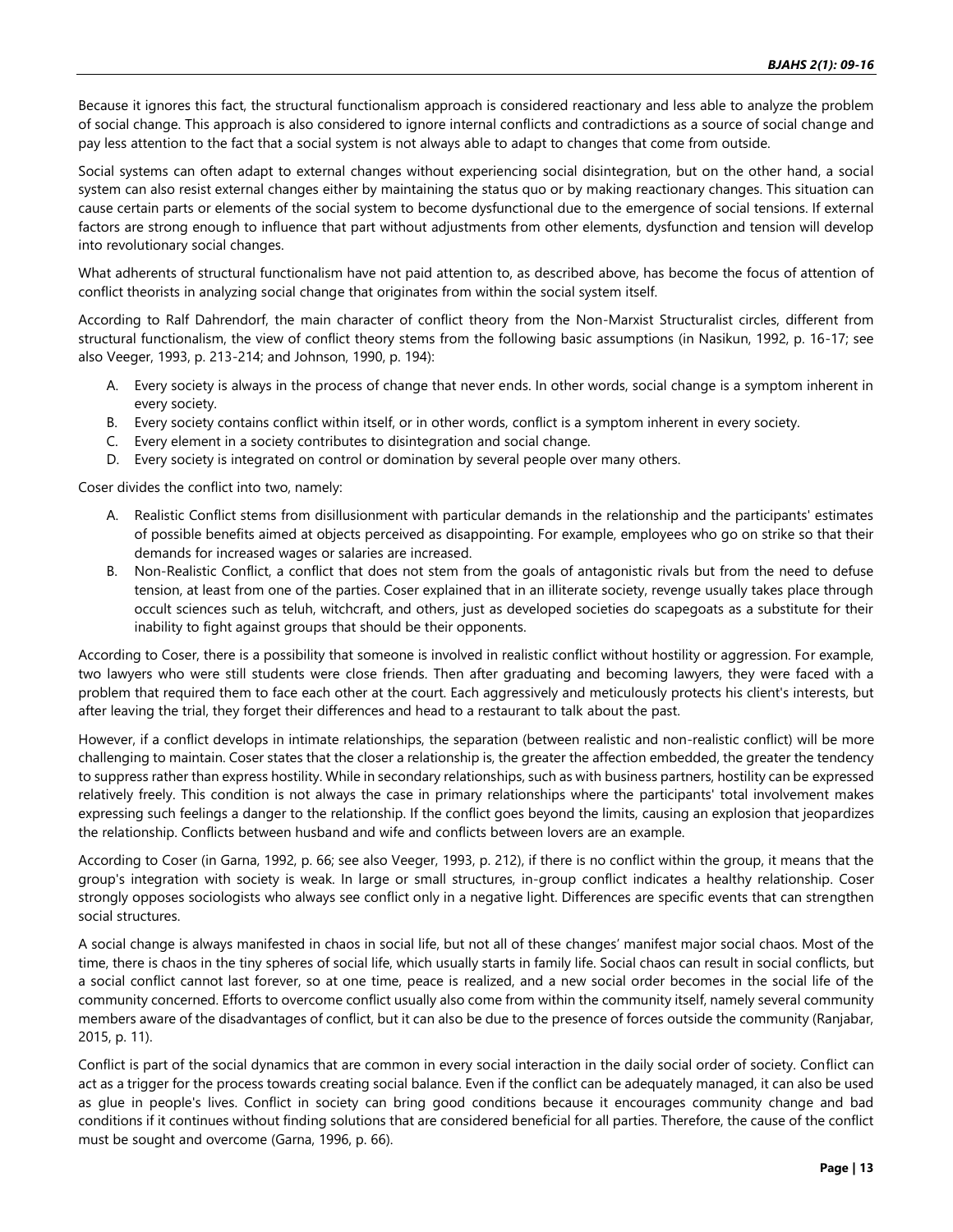#### *The Relationship between Conflict and Social Change in the Perspective of Expert Theory: A Literature Review*

Conflict becomes unusual and a source of disaster and destruction of people's lives when accompanied by acts of anarchy and brutality. It was shown as happened at the end of the New Order government and the beginning of the reformation period. Conflicts often occurred and escalated into social unrest in various areas: Ambon, Aceh, Sampit, Poso, and others. Even recently, if someone looks closely at the news coverage through the mass media, the appearance of violent mass conflicts from time to time is getting more diverse and stylish. This variable is the wrong side of the conflict, which demands a strategy to overcome it to become a force for community change.

In recent sociological developments, because of the influence of functionalism, social change is somewhat ignored or considered an exceptional event. Emphasis is placed on the stability of social systems and value and belief systems and consensus (rather than differences of opinion and conflict) in any society. However, it should be clear that all societies have aspects of continuity and change, and one of the main tasks of sociological analysis is to reveal how continuity and change are interrelated. The existence of continuity is maintained and maintained by social control (which is not impossible to manifest as coercion) and also by education which transmits culture to the next generation. In addition, some conditions encourage change, for example, the growth of knowledge and conflict, which is one of the critical factors in social changes (Ranjabar, 2015, p. 68-69).

As a factor in social change, social conflict can be studied from various aspects, as follows:

- A. Historically, conflicts between societies played an essential role in forming larger and broader social units, strengthening the system of social stratification, and broadening the diffusion of discoveries in the socio-cultural field. International conflicts have affected economic and political structures and norms, although little attention has been paid to these problems.
- B. Conflict between groups may encourage changes and discoveries.
- C. The existence or possibility of intergenerational conflict (Soekanto, 1983, p. 27).

Then, what is the real impact of social change on people's lives? The existence of a social change in society due to social conflict depends on the condition of the community itself experiencing social change. In other words, social changes that occur are not always progressing. It can also be a setback for society.

The speed of change in each region varies depending on the support and readiness of the community to change. Differences in these changes can lead to the emergence of social jealousy, which must be avoided.

There are several public responses as the impact of social change that causes dissatisfaction, community deviation, backwardness, or ignorance of the changes, which are as follows.

- A. Changes received by the community are sometimes not by the wishes. This condition is because everyone has an idea about the changes they think are good so that the changes that occur can be interpreted vary according to their social values.
- B. Changes threaten the interests of established parties. The privileges received from the community will decrease or disappear so that changes are threatening various aspects of life. In order to prevent it, any changes should be avoided and opposed because they are not according to the interests of particular groups of people.
- C. Change is considered progress, so any change must be followed regardless of the pros and cons of life. Change is also considered to bring new modern values.
- D. Ignorance of the changes that occur. This variable resulted in someone missing information about world developments.
- E. Ignorance of change. This variable is due to the social changes that are deemed not to affect him.
- F. Unpreparedness to face change. A person's knowledge and abilities are limited; the impact of social changes that occur, he does not have the opportunity to adapt to the changes that occur.

In addition, social change also causes social problems such as crime, juvenile delinquency, or other social ills. According to Merton (in Soekanto, 1983, p. 31), a problem is called a problem if it meets several criteria, namely as follows:

- A. There is no congruence between social measures and values with social facts and actions.
- B. Initially, there was a wrong opinion stating that social problems are sourced directly from social conditions or processes. This opinion is unsatisfactory and has been abandoned. The main thing here is not the source but the result of these phenomena (both social and non-social phenomena that cause social problems.
- C. The parties determine whether inequality is a social problem or not. In this case, the order is very relative.
- D. There are open social problems and closed social problems. These social problems arise due to inequalities in society. This condition is because of the incompatibility of actions with the norms and values of society. As a result, people do not like actions that deviate and are contrary to the prevailing values.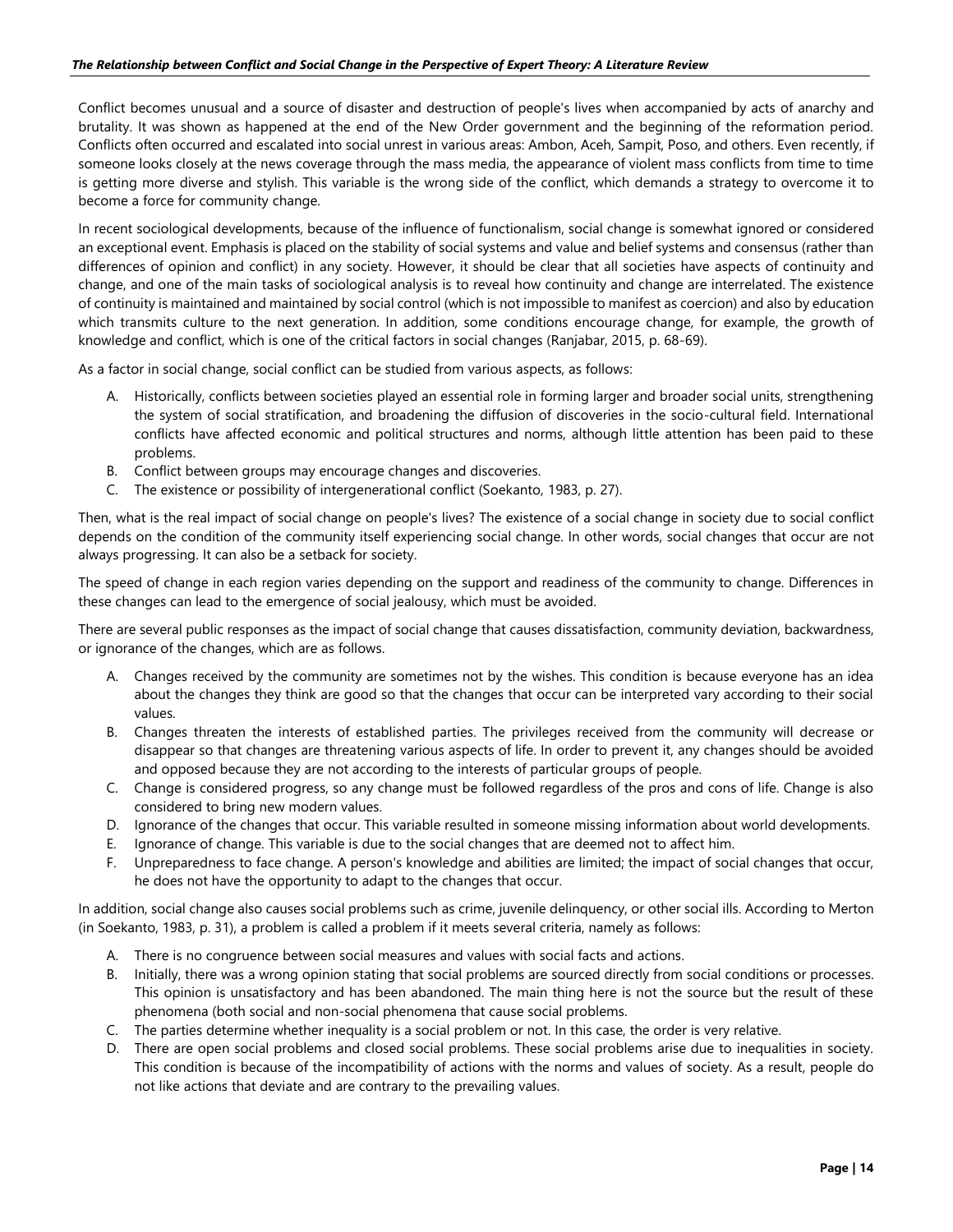Social problems are the process of incompatibility between elements in the culture of a society that endangers the lives of social groups. In other words, social problems cause obstacles in meeting the needs of citizens. This situation results in social disintegration or the breakdown of social ties.

The process of disintegration as a result or impact of social changes that occur in society can take the form, among others, as follows:

- A. Upheaval and Rebellion: The proclamation echoed as a statement that Indonesian independence can be accepted in various regions, although not simultaneously. People welcome and support him. Therefore, it immediately formed a new social order and life. This series of events is called a revolution. There were upheavals and rebellions in various postindependence areas aimed at bringing down the position of the rulers at that time, as well as expressing their disapproval of the government's ideology.
- B. Protests and Demonstrations: Protests are also called demonstrations that always occur in human life. This condition happens because everyone has different opinions and views. Protests can occur when something directly affects the interests of individuals or groups due to a sense of injustice in the rights that must be accepted. As a result, the individual or group is dissatisfied and takes action to resolve it.
- C. Crime: Social changes that occur in life allow everyone to change. However, these changes do not necessarily lead everyone in the direction they want them to lead. This variable results in social differences based on wealth, knowledge, behaviour, or association. These social changes can lead a person or group to deviate from actions because unfulfilled or satisfying desires influence them in their lives.
- D. Corruption, Collusion, and Nepotism: The developing Indonesian nation needs to have a clean and authoritative administrative system, free from corruption, collusion, and nepotism. The corruption problem involves various social and cultural aspects. Bung Hatta (in Mubyarto) said that corruption is a cultural problem. If this has become entrenched among the Indonesian people or has become part of its culture, it will not be easy to eradicate. As a result, it will hinder the national development process. To eradicate corruption, not only one or several government institutions must play a role, but all Indonesian people must be determined to eliminate corruption.
- E. Juvenile Delinquency: Juvenile delinquency is a disintegration of the integrity of a society. This situation is because the actions they take can disturb the community. Therefore, juvenile delinquency is referred to as a social problem. The emergence of juvenile delinquency is a life turmoil caused by social changes in society, such as a shift in family functions because both parents work so that the role of family education is reduced.

Furthermore, the shift in societal values and norms resulted in the development of individualism. Also, the shift in the structure of society resulted in the community more submitting every problem to the authorities. Changes in social, economic, cultural, and other cultural elements can disintegrate. This reality implies that social change colours the dynamics of people's lives. The positive impact that accompanies it is indeed the hope of the community. Nevertheless, society must understand how to anticipate social changes that cause social conflict.

## **5. Conclusion**

This study concludes that the argumentative view of implying and exposing the relationship of conflict to social change is vital and sensitive. Experts also describe the aftereffects, which are the logical consequences of their relationship. Some experts believe that something constant or constant is social conflict, not social change. Because change is only a result of the conflict, this view arises based on the assumption that change will also follow if the conflict persists.

Conflict can cause social change because the people involved are the people themselves. In general, social conflicts can be caused by 3 things: differences of opinion, interests, and social jealousy. Conflict can have both positive and negative impacts. The positive impact of social conflict is to encourage social changes such as policy changes that cause social inequality, strengthen integration and internal group solidarity, to trigger a more dynamic society.

Henceforth, it is highly recommended to start doing actual research and dissect what significant factors have positive and negative effects. This research's point of view and conclusions will be advantageous in anticipating the unfavourable conditions and influences of a social phenomenon that occurs.

## **References**

- [1] Abdulsyani. (1992). Theory and Applied Schematic Sociology, Jakarta: Bumi Aksara.
- [2] Appelbaum, R. P. (1970). *Theories of Social Change*. Chicago: Markham.
- [3] Bernard, R. (2007). Modern Sociological Theory, Jakarta: Achievement of Publisher Library.
- [4] Bennis, W. G. (1989). *The Planning of Change*. 4th edition. New York: Holt Rhinehart & Winston. Boulding, Kenneth E. 1962. *Conflict and Defence. A General Theory*. New York: Harper & Row.
- [5] Burton, J. W. (1969). *Conflict and Communication*. London: Macmillan.
- [6] Chin, R. and K. D. Benne 1989. General Strategies for Effecting Change in Human Systems, in: Warren G.
- [7] Bennis (1962). *The Planning of Change*. New York: Holt Rhinehart & Winston, 22-45.